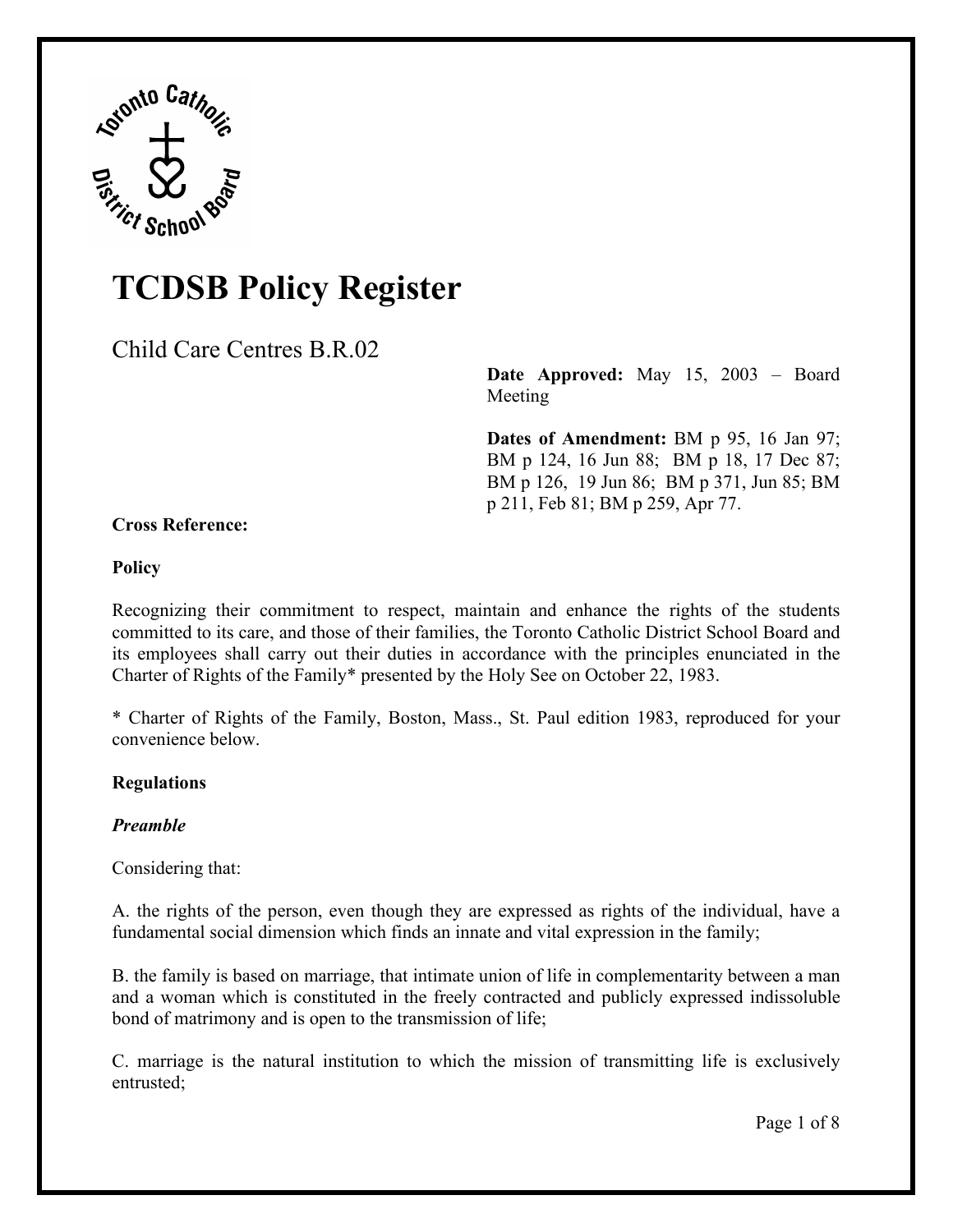

D. the family, a natural society, exists prior to the State or any other community, and possesses inherent rights which are inalienable;

E. the family constitute, much more than a mere juridical, social and economic unit, a community of love and solidarity, which is uniquely suited to teach and transmit cultural, ethical, social, spiritual and religious values, essential for the development and well-being of its own members and of society;

F. the family is the place where different generations come together and help one another to grow in human wisdom and to harmonize the rights of individuals with other demands of social life;

G. the family and society, which are mutually linked by vital and organic bonds, have a complementary function in the defense and advancement of the good of every person and of humanity;

H. the experience of different cultures throughout history has shown the need for society to recognize and defend the institution of the family;

I. society, and in a particular manner the State and International Organizations, must protect the family through measures of a political, economic, social and juridical character, which aim at consolidating the unity and stability of the family so that it can exercise its specific function;

J. the rights, the fundamental needs, the well-being and the values of the family, even though they are progressively safeguarded in some cases, are often ignored and not rarely undermined by laws, institutions and socio-economic programs;

K. many families are forced to live in situations of poverty which prevent them from carrying out their role with dignity;

L. the Catholic Church, aware that the good of the person, of society and of the Church herself passes by way of the family, has always held it part of her mission to proclaim to all the plan of God instilled in human nature concerning marriage and the family, to promote these two institutions and to defend them against all those who attack them;

M. the Synod of Bishops celebrated in 1980 explicitly recommended that a Charter of the Rights of the Family be drawn up and circulated to all concerned;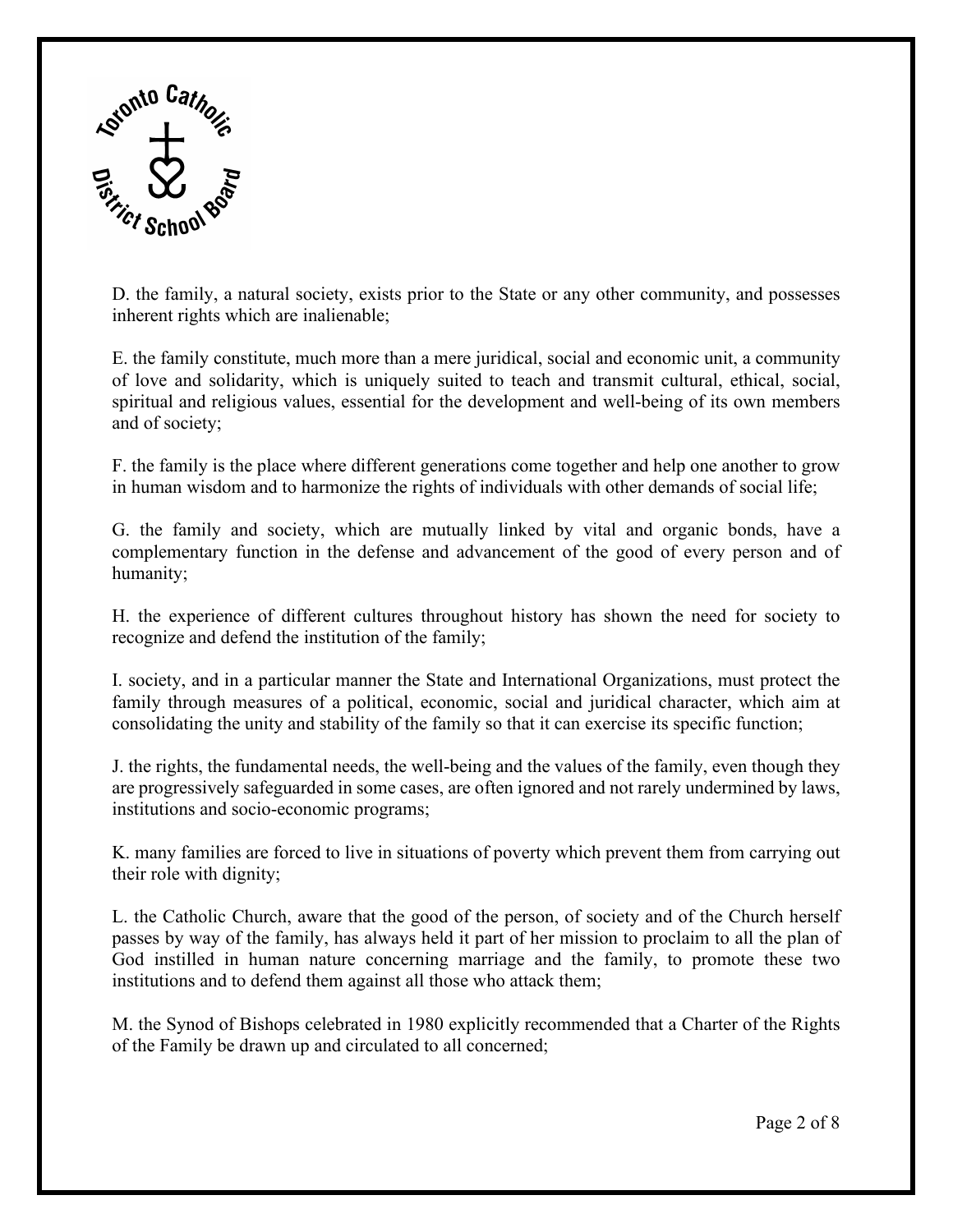

The Holy See, having consulted the Bishops' Conferences, now presents this Charter of the Rights of the Family and urges all States, International Organizations, and all interested Institutions and persons to promote respect for these rights, and to secure their effective recognition and observance.

#### *Article 1*

All persons have the right to the free choice of their state of life and thus to marry and establish a family or to remain single.

a) Every man and every woman, having reached marriageable age and having the necessary capacity, has the right to marry and establish a family without any discrimination whatsoever; legal restrictions to the exercise of this right, whether they be of a permanent or temporary nature, can be introduced only when they are required by grave and objective demands of the institution of marriage itself and its social and public significance; they must respect in all cases the dignity and the fundamental rights of the person.

b) Those who wish to marry and establish a family have the right to expect from society the moral, educational, social and economic conditions which will enable them to exercise their right to marry in all maturity and responsibility.

c) The institutional value of marriage should be upheld by the public authorities; the situation of non-married couples must not be placed on the same level as marriage duly contracted.

#### *Article 2*

Marriage cannot be contracted except by free and full consent duly expressed by the spouses.

a) With due respect for the traditional role of the families in certain cultures in guiding the decision of their children, all pressure which would impede the choice of a specific person as spouse is to be avoided.

b) The future spouses have the right to their religious liberty. Therefore to impose as a prior condition for marriage a denial of faith or a profession of faith which is contrary to conscience, constitutes a violation of this right.

c) The spouses, in the natural complementarity which exists between man and woman, enjoy the same dignity and equal rights regarding the marriage.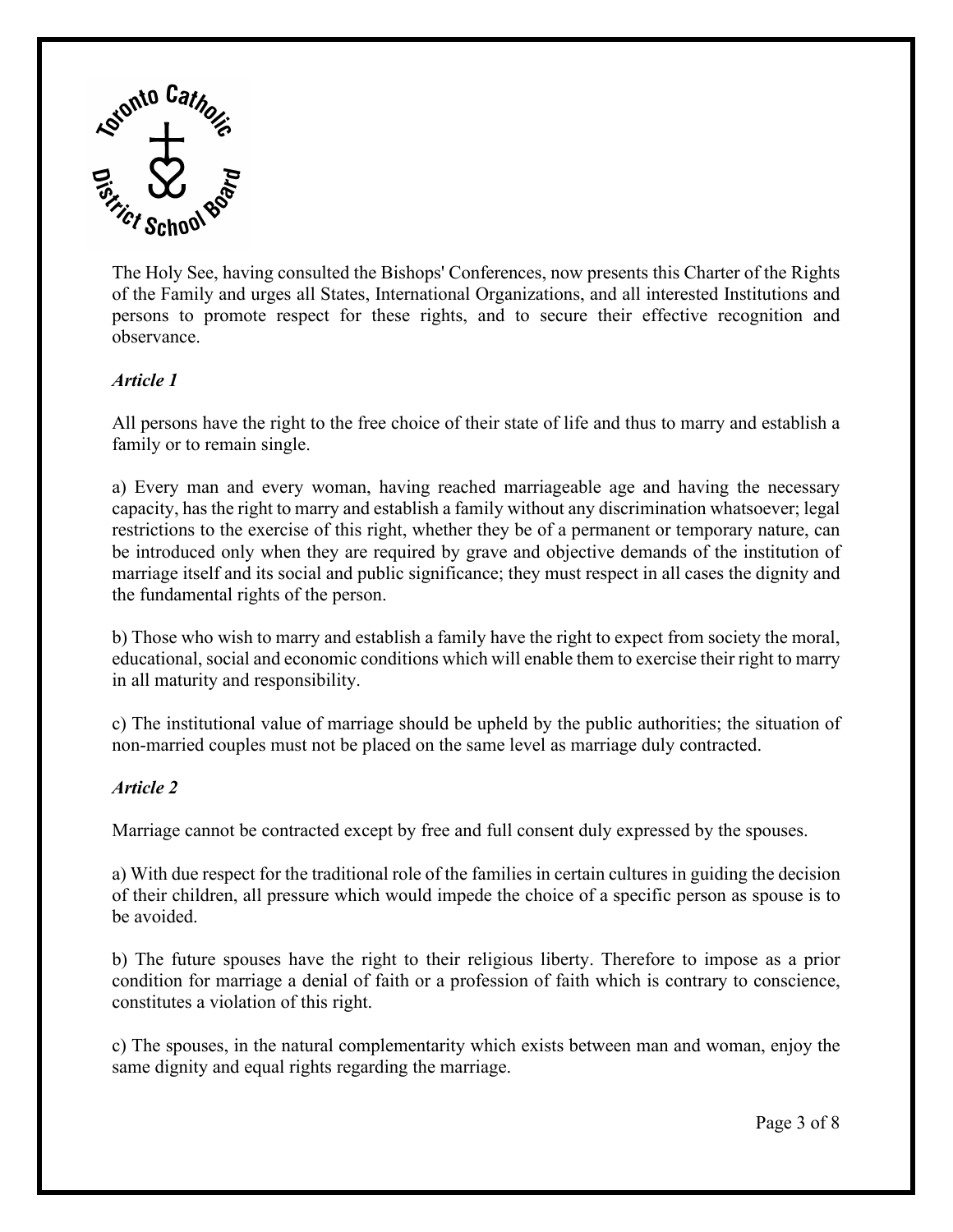

### *Article 3*

The spouses have the inalienable right to found a family and to decide on the spacing of births and the number of children to be born, taking into full consideration their duties towards themselves, their children already born, the family and society, in a just hierarchy of values and in accordance with the objective moral order which excludes recourse to contraception, sterilization and abortion.

a) The activities of public authorities and private organizations which attempt in any way to limit the freedom of couples in deciding about their children constitute a grave offense against human dignity and justice.

b) In international relations, economic aid for the advancement of peoples must not be conditioned on acceptance of programs of contraception, sterilization or abortion.

c) The family has a right to assistance by society in the bearing and rearing of children. Those married couples who have a large family have a right to adequate aid and should not be subjected to discrimination.

## *Article 4*

Human life must be respected and protected absolutely from the moment of conception.

a) Abortion is a direct violation of the fundamental right to life of the human being.

b) Respect of the dignity of the human being excludes all experimental manipulation or exploitation of the human embryo.

c) All interventions on the genetic heritage of the human person that are not aimed at correcting anomalies constitute a violation of the right to bodily integrity and contradict the good of the family.

d) Children, both before and after birth, have the right to special protection and assistance, as do their mothers during pregnancy and for a reasonable period of time after childbirth.

e) All children, whether born in or out of wedlock, enjoy the same right to social protection, with a view to their integral personal development.

f) Orphans or children who are deprived of the assistance of their parents or guardians must receive particular protection on the part of society. The State, with regard to foster-care or adoption, must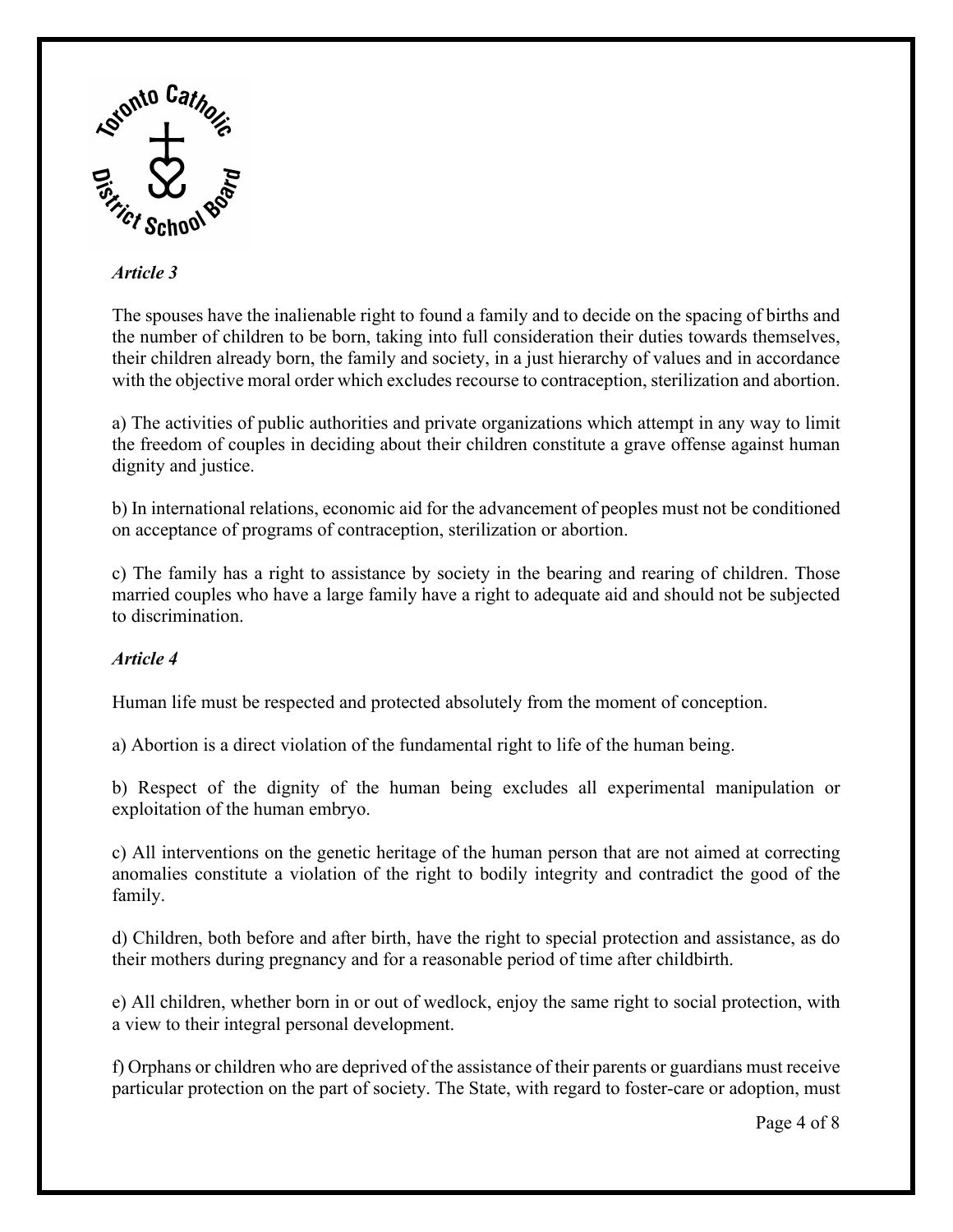

provide legislation which assists suitable families to welcome into their homes children who are in need of permanent or temporary care. This legislation must, at the same time, respect the natural rights of the parents.

g) Children who are handicapped have the right to find in the home and the school an environment suitable to their human development.

## *Article 5*

Since they have conferred life on their children, parents have the original, primary and inalienable right to educate them; hence they must be acknowledged as the first and foremost educators of their children.

a) Parents have the right to educate their children in conformity with their moral and religious convictions, taking into account the cultural traditions of the family which favor the good and the dignity of the child; they should also receive from society the necessary aid and assistance to perform their educational role properly.

b) Parents have the right to freely choose schools or other means necessary to educate their children in keeping with their convictions. Public authorities must ensure that public subsidies are so allocated that parents are truly free to exercise this right without incurring unjust burdens. Parents should not have to sustain, directly or indirectly, extra charges which would deny or unjustly limit the exercise of this freedom.

c) Parents have the right to ensure that their children are not compelled to attend classes which are not in agreement with their own moral and religious convictions. In particular, sex education is a basic right of the parents and must always be carried out under their close supervision, whether at home or in educational centers chosen and controlled by them.

d) The rights of parents are violated when a compulsory system of education is imposed by the State from which all religious formation is excluded.

e) The primary right of parents to educate their children must be upheld in all forms of collaboration between parents, teachers and school authorities, and particularly in forms of participation designed to give citizens a voice in the functioning of schools and in the formulation and implementation of educational policies.

f) The family has the right to expect that the means of social communication will be positive instruments for the building up of society, and will reinforce the fundamental values of the family.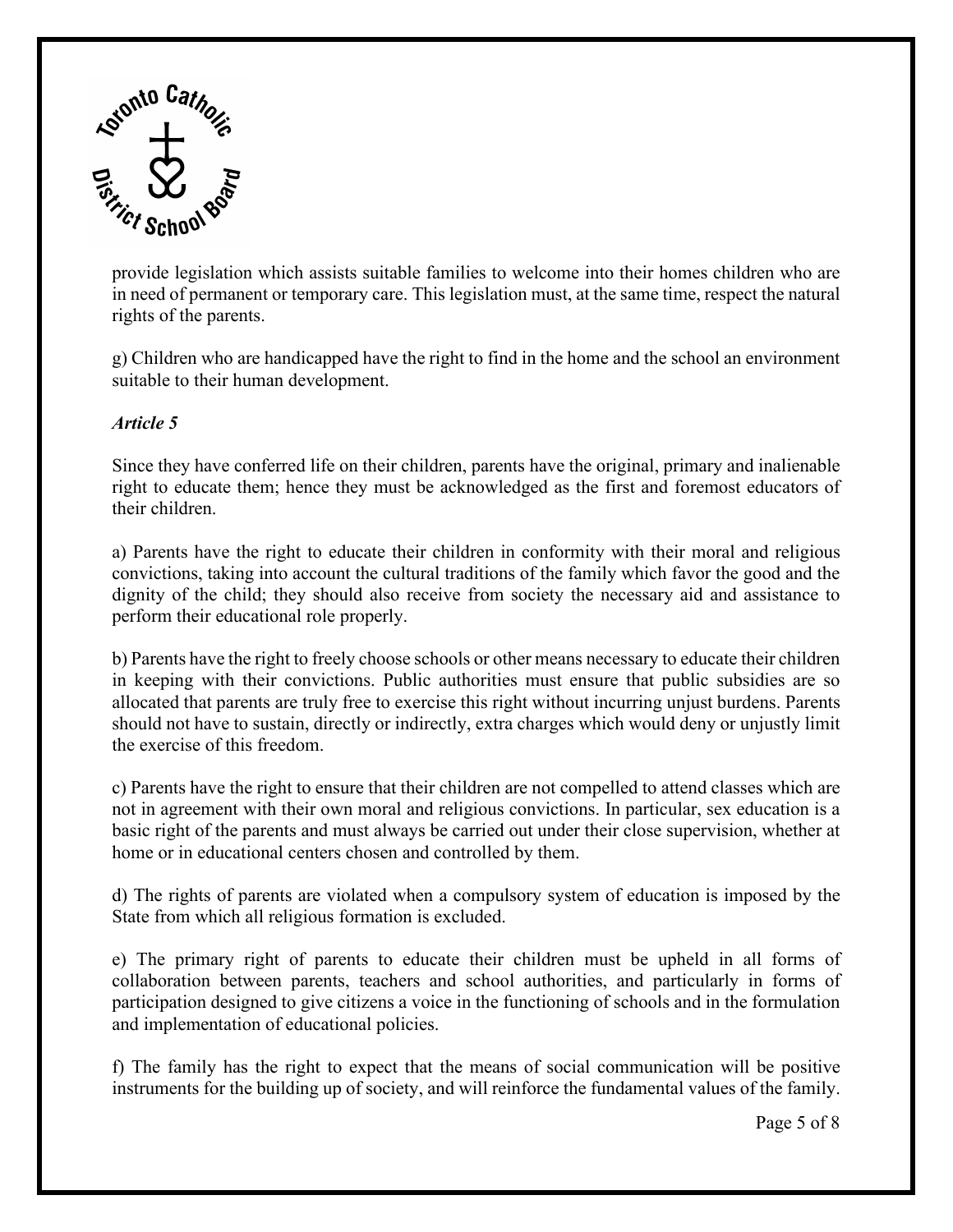

At the same time the family has the right to be adequately protected, especially with regard to its youngest members, from the negative effects and misuse of the mass media.

### *Article 6*

The family has the right to exist and to progress as a family.

a) Public authorities must respect and foster the dignity, lawful independence, privacy, integrity and stability of every family.

b) Divorce attacks the very institution of marriage and of the family.

c) The extended family system, where it exists, should be held in esteem and helped to carry out better its traditional role of solidarity and mutual assistance, while at the same time respecting the rights of the nuclear family and the personal dignity of each member.

#### *Article 7*

Every family has the right to live freely its own domestic religious life under the guidance of the parents, as well as the right to profess publicly and to propagate the faith, to take part in public worship and in freely chosen programs of religious instruction, without suffering discrimination.

#### *Article 8*

The family has the right to exercise its social and political function in the construction of society.

a) Families have the right to form associations with other families and institutions, in order to fulfill the family's role suitably and effectively, as well as to protect the rights, foster the good and represent the interests of the family.

b) On the economic, social, juridical and cultural levels, the rightful role of families and family associations must be recognized in the planning and development of programs which touch on family life.

#### *Article 9*

Families have the right to be able to rely on an adequate family policy on the part of public authorities in the juridical, economic, social and fiscal domains, without any discrimination whatsoever.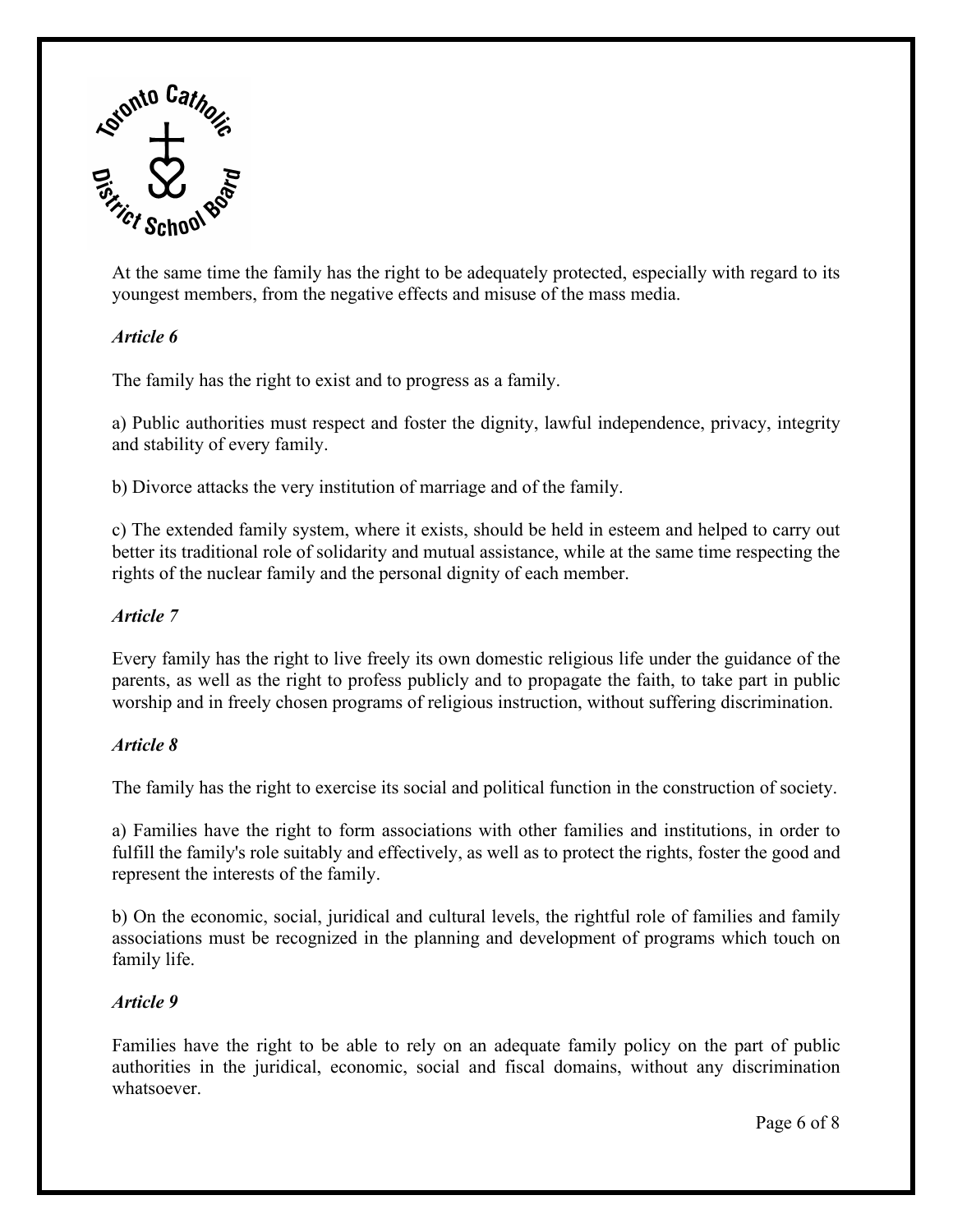

a) Families have the right to economic conditions which assure them a standard of living appropriate to their dignity and full development. They should not be impeded from acquiring and maintaining private possessions which would favor stable family life; the laws concerning inheritance or transmission of property must respect the needs and rights of family members.

b) Families have the right to measures in the social domain which take into account their needs, especially in the event of the premature death of one or both parents, of the abandonment of one of the spouses, of accident, or sickness or invalidity, in the case of unemployment, or whenever the family has to bear extra burdens on behalf of its members for reasons of old age, physical or mental handicaps or the education of children.

c) The elderly have the right to find within their own family or, when this is not possible, in suitable institutions, an environment which will enable them to live their later years of life in serenity while pursuing those activities which are compatible with their age and which enable them to participate in social life.

d) The rights and necessities of the family, and especially the value of family unity, must be taken into consideration in penal legislation and policy, in such a way that a detainee remains in contact with his or her family and that the family is adequately sustained during the period of detention.

## *Article 10*

Families have a right to a social and economic order in which the organization of work permits the members to live together, and does not hinder the unity, well-being, health and the stability of the family, while offering also the possibility of wholesome recreation.

a) Remuneration for work must be sufficient for establishing and maintaining a family with dignity, either through a suitable salary, called a "family wage'" or through other social measures such as family allowances or the remuneration of the work in the home of one of the parents; it should be such that mothers will not be obliged to work outside the home to the detriment of family life and especially of the education of the children.

b) The work of the mother in the home must be recognized and respected because of its value for the family and for society.

*Article 11*